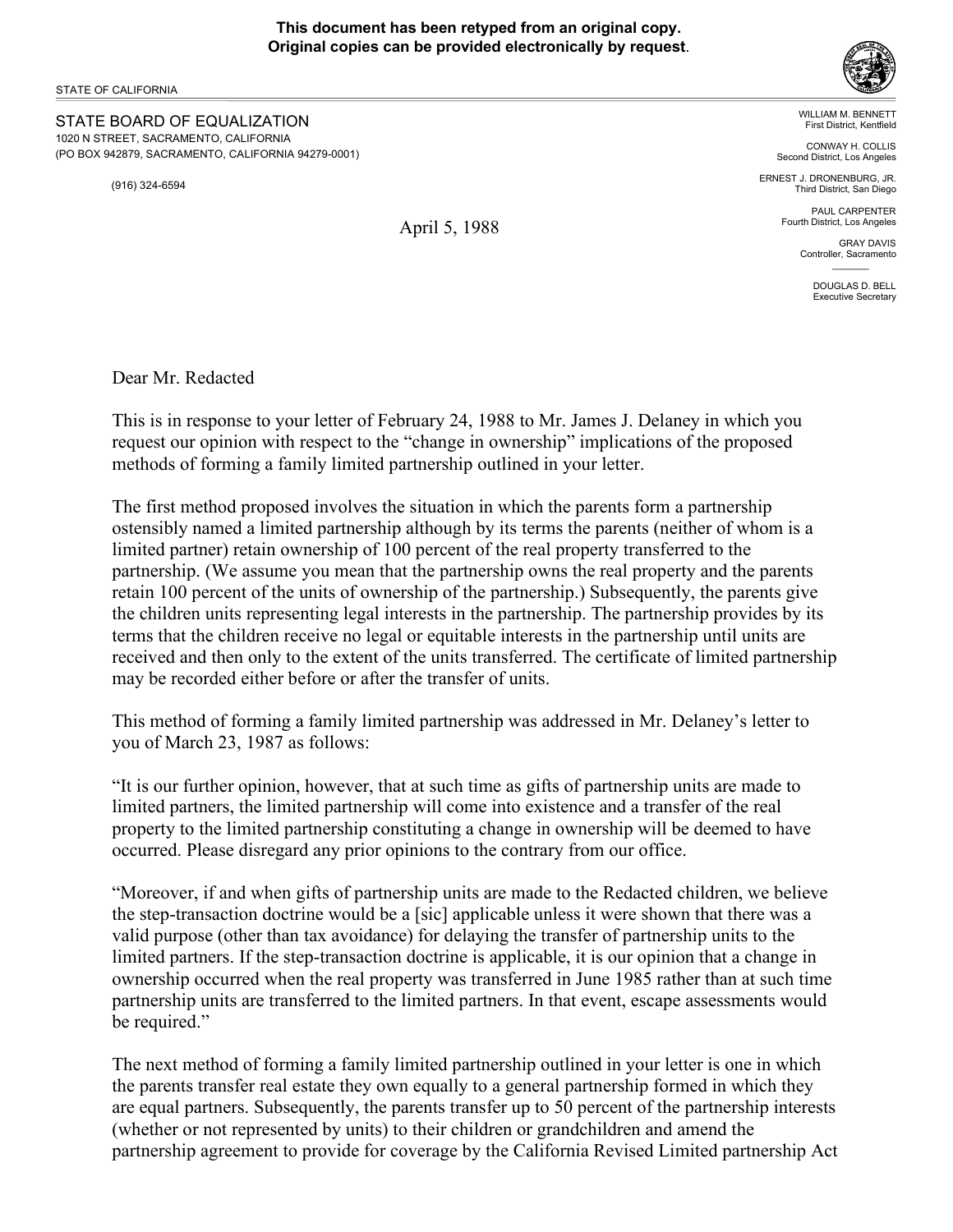protecting the children and grandchildren as limited partners from general liability related to the affairs of the partnership. A certificate of limited partnership would then be filed.

The first step of the foregoing transaction would be excluded from change in ownership under Revenue and Taxation Code\* section  $62(a)(2)$  since the proportionate ownership interests of the parents in the real property remains the same after the transfer as it was before the transfer.

We believe the next steps, i.e., transferring partnership interests and converting to a limited partnership could subject the parties to the same risks of reappraisal mentioned above with respect to the first proposed method of creating a family limited partnership.

You argue that transferring units has a valid business purpose, i.e., shifting appreciation in assets while retaining control of the business, and that it is not a tax avoidance transaction and thus the step-transaction doctrine is not applicable.

We would first question your assertion that a transaction intended to shift appreciation in the value of assets is not a tax avoidance transaction when the obvious effect is to reduce the value of the estates of the transferors for purposes of federal estate tax. Moreover, assuming arguendo that transferring partnership interests has a valid business purpose, the step-transaction doctrine may still be applicable in our opinion. As we see it, the question is what business purpose exists for first forming a general partnership as one step in the process of creating a limited partnership when the intent from the outset was to create a limited partnership. Since creating a limited partnership initially would have resulted in a change in ownership, it appears to us that the step of first creating a general partnership has no purpose other than the avoidance of reappraisal and could be properly ignored or collapsed under the step-transaction doctrine.

You also take the position that amending a general partnership to conform with the California Revised Limited Partnership Act does not create a new entity. If that is true, such an amendment would not result in a change in ownership under section 61(i), i.e., a transfer from one entity (the general partnership) to another entity (the limited partnership).

We have taken the position, however, as has at least one county assessor, that such an amendment does result in the creation of a new entity and a change in ownership under section 61(i). Accordingly, this alternative, as well as the first one, could, if implemented, result in reappraisal in our view.

It appears to us that from a property tax standpoint, the best alternative is the last one outlined in your letter. Under that scenario, the parents deed to their children an interest in the real property and the parents and children then form a limited partnership in which their ownership interests are in the same proportion as their interests in the real property were before the transfer of real property to the limited partnership. As indicated in your letter, the transfers from parents to children would be excluded from change in ownership under section 63.1 (to the extent the full cash value limitation is not exceeded) and the subsequent transfer of real property from the parents and children to the limited partnership would be excluded under section 62(a)(2). With

\*All statutory references are to the Revenue and Taxation Code unless otherwise indicated.